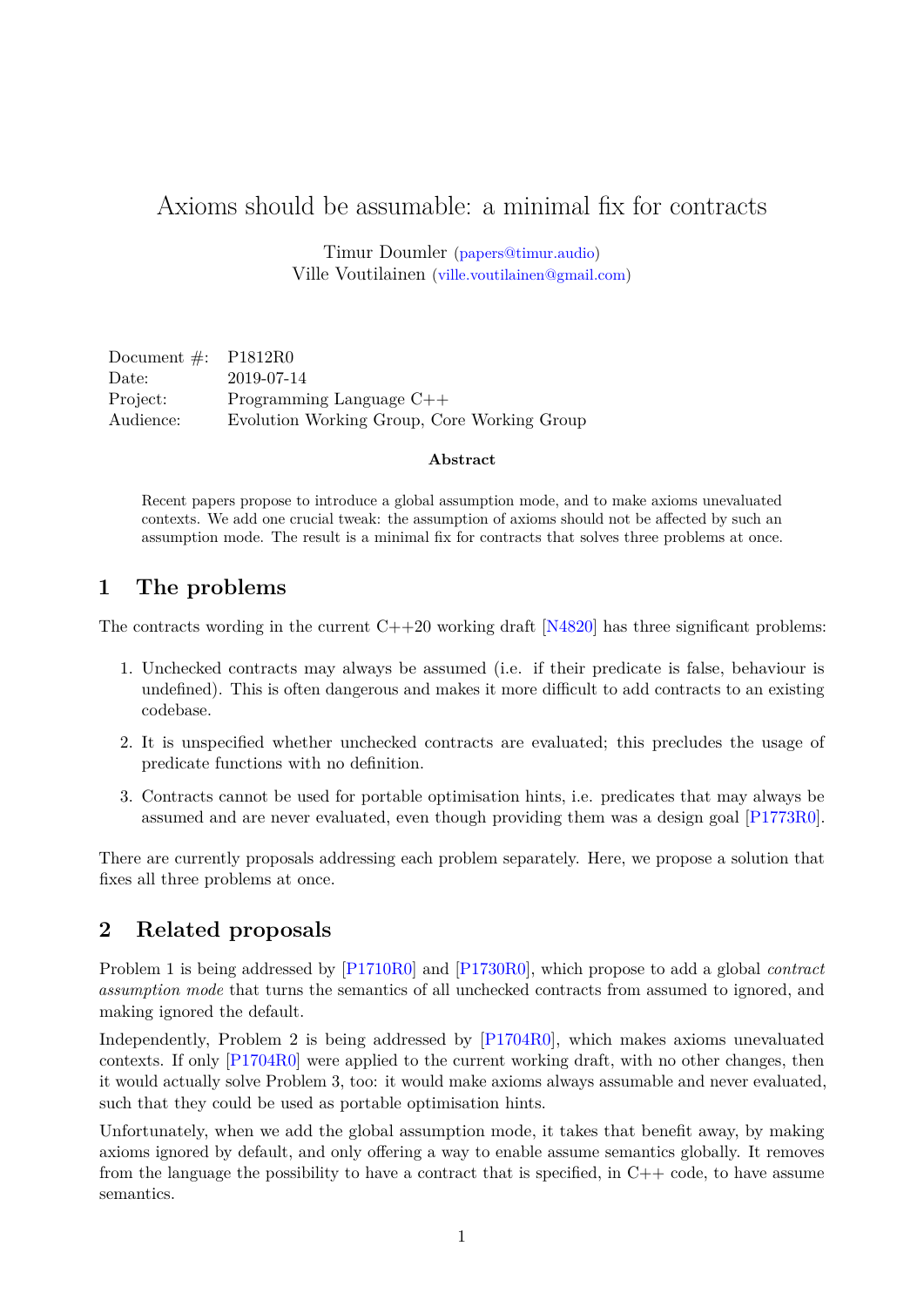## <span id="page-1-0"></span>**3 The solution**

The solution to all three problems is to merge [\[P1730R0\]](#page-2-3) and [\[P1704R0\]](#page-2-4), but with one extra rule: *axioms may always be assumed*, and are not subject to the global assumption mode. This makes axioms useable as portable optimisation hints, in addition to solving the other problems addressed by [\[P1730R0\]](#page-2-3) and [\[P1704R0\]](#page-2-4).

Additionally, we propose to make the default assumption mode implementation-defined, as opposed to off by default. This removes an unnecessary restriction and makes our proposal compatible with [\[P1769R0\]](#page-2-5).

### **4 Discussion**

At first glance, it might seem that a special rule for axioms for the global assumption mode could make the contracts facility more complicated and harder to teach. However, this is not the case: axioms are already special if we make them unevaluated contexts. Making them always assumable does not create a new special case. If anything, it makes axioms more consistent: they are contracts that may always be assumed and are never evaluated.

Assigning these clear semantics to axioms also brings them in line with the commonly accepted meaning of the word "axiom", removing a source of great confusion [\[P1672R0\]](#page-2-6).

Further, always assuming axioms is in line with the future evolution of contacts — we are not closing off any design space.

Finally, a common misunderstanding is that always assuming an axiom would somehow *mandate* that the compiler optimise based on the assumption. This is not the case; for -O0, an implementation will probably not act on the undefined behaviour introduced by an axiom, so there is no impact on the ability to debug code.

# **5 Design change or minimal fix?**

We believe that a superior option would be to redesign contracts such that they offer literal semantics, as proposed in [\[P1429R2\]](#page-2-7) or [\[P1607R0\]](#page-2-8). This would not only solve the three problems above, but also provide a flexible and coherent framework for many other use cases of contracts not discussed here. However, at this late stage it might not be possible to get a significant redesign of contracts for  $C++20$ . In this case, if only "minimal fixes" are allowed, we believe the fix proposed here is the best solution possible.

# **6 Proposed wording**

The wording below merges the wording from [\[P1730R0\]](#page-2-3) and [\[P1704R0\]](#page-2-4) and modifies the result in such a way that it achieves the effects described in section [3.](#page-1-0) The proposed changes are relative to the current  $C++20$  working draft [\[N4820\]](#page-2-0).

In [dcl.attr.contract.check] paragraph 4, modify as follows:

A translation may be performed with one of the following contract assumption modes: off or on. During constant expression evaluation ([expr.const]), only predicates of checked contracts are evaluated. In other contexts, it is unspecified whether the predicate for a default or audit level contract that is not checked under the current build level is evaluated; if the predicate of such a contract would evaluate to false and contract assumption mode is on, the behavior is undefined.

Add paragraph at the end: